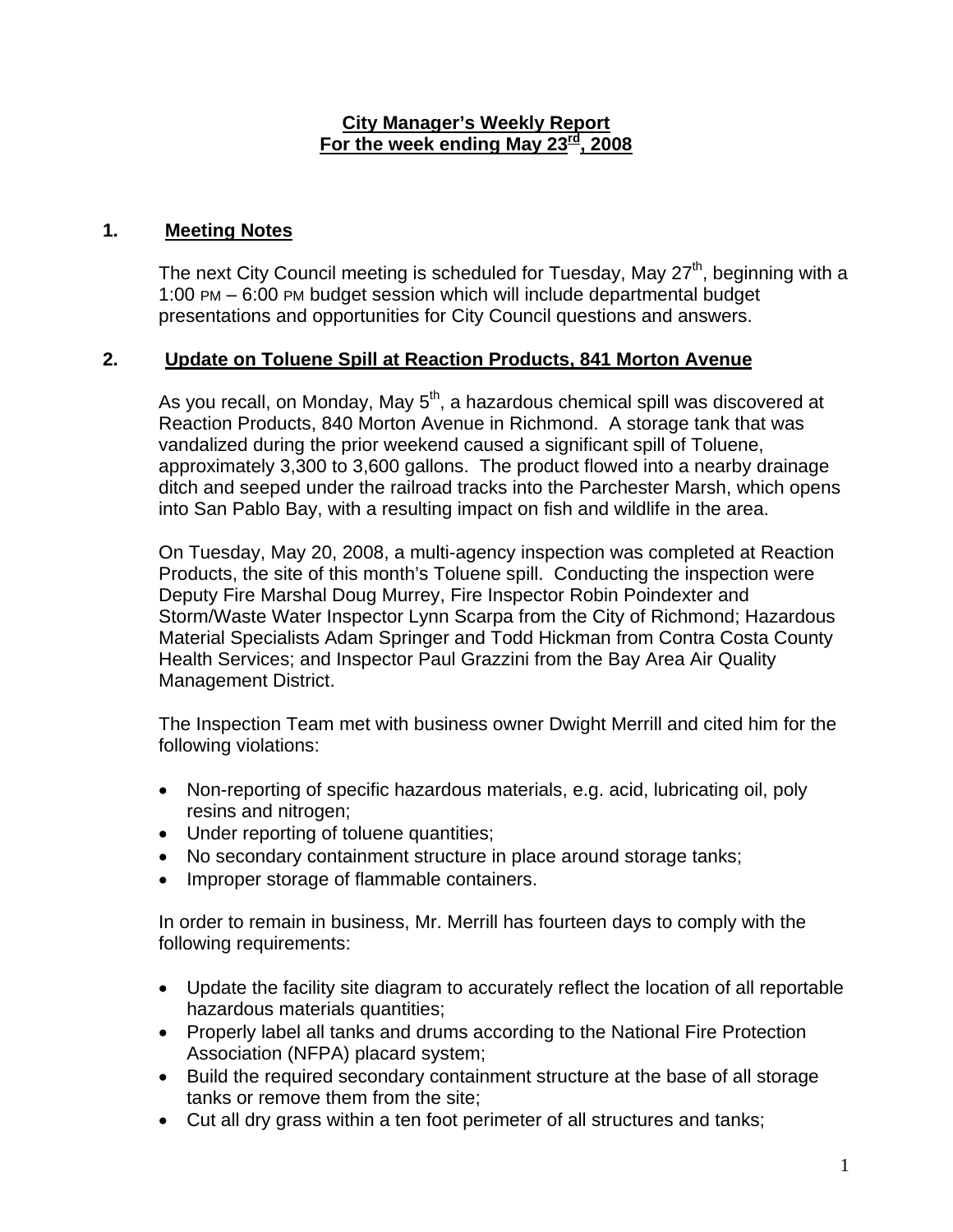- Place all flammable containers in approved cabinets;
- Remove all extension cords in the building and replace with permanent wiring according to electrical code;
- Properly secure compressed gas cylinders to the floor and walls of the building.

We will keep you informed of the progress made at Reaction Products during the next two weeks.

## **3. Richmond BUILD Receives \$500,000 Grant from State of California**

Employment & Training learned this week that the State's Employment Development Department selected Richmond BUILD for one of the nine state-wide awards to provide short-term intensive construction skills training for dislocated workers. The \$500,000 grant will provide skills upgrade and retraining opportunities for 140 dislocated workers from the residential construction industry. The grant will also increase Richmond BUILD's capacity to train more Richmond residents by creating short term training modules that will include welding technology, scaffolding, Hazardous Materials Certification, safety training, and solar technology and installation.

Furthermore, Richmond BUILD was selected as the site for the State's Press Conference to announce the grant awards. Victoria Bradshaw, Secretary of Labor and Workforce Services, will attend the press conference that is scheduled for May  $29<sup>th</sup>$  at 11:00 AM at the Richmond BUILD facility located at 360 South 27<sup>th</sup> Street (corner of S.  $27<sup>th</sup>$  & Virginia). Councilmembers and community members are invited to attend the press conference.

#### **4. Maritime Center Project Funding**

I attended a meeting this past week that included Mayor McLaughlin, Councilmember Butt, various City, Redevelopment and Housing Authority staff, and representatives from the School District, Richmond Children's Foundation, Contra Costa County, the National Park Service, Congressman Miller's office, LISC, and the Nystrom community to discuss the Maritime Center renovation project that is currently, and hopefully only temporarily, stalled due to lack of funding. Despite the large group, and the large number of constituencies represented, the meeting was very productive in terms of brainstorming ideas to make the project work in the context of the entire Nystrom neighborhood revitalization effort. These ideas will be more fully explored over the next several weeks by a smaller group representing the same constituencies, then brought back to this larger group for review, with the idea that a revised, workable funding plan can be set in place before the end of July.

# **5. Structure Fire at Nicholl Park**

This past Thursday evening, the middle building adjacent to the play lot and between the Bowling Green Club House and the restrooms caught on fire. The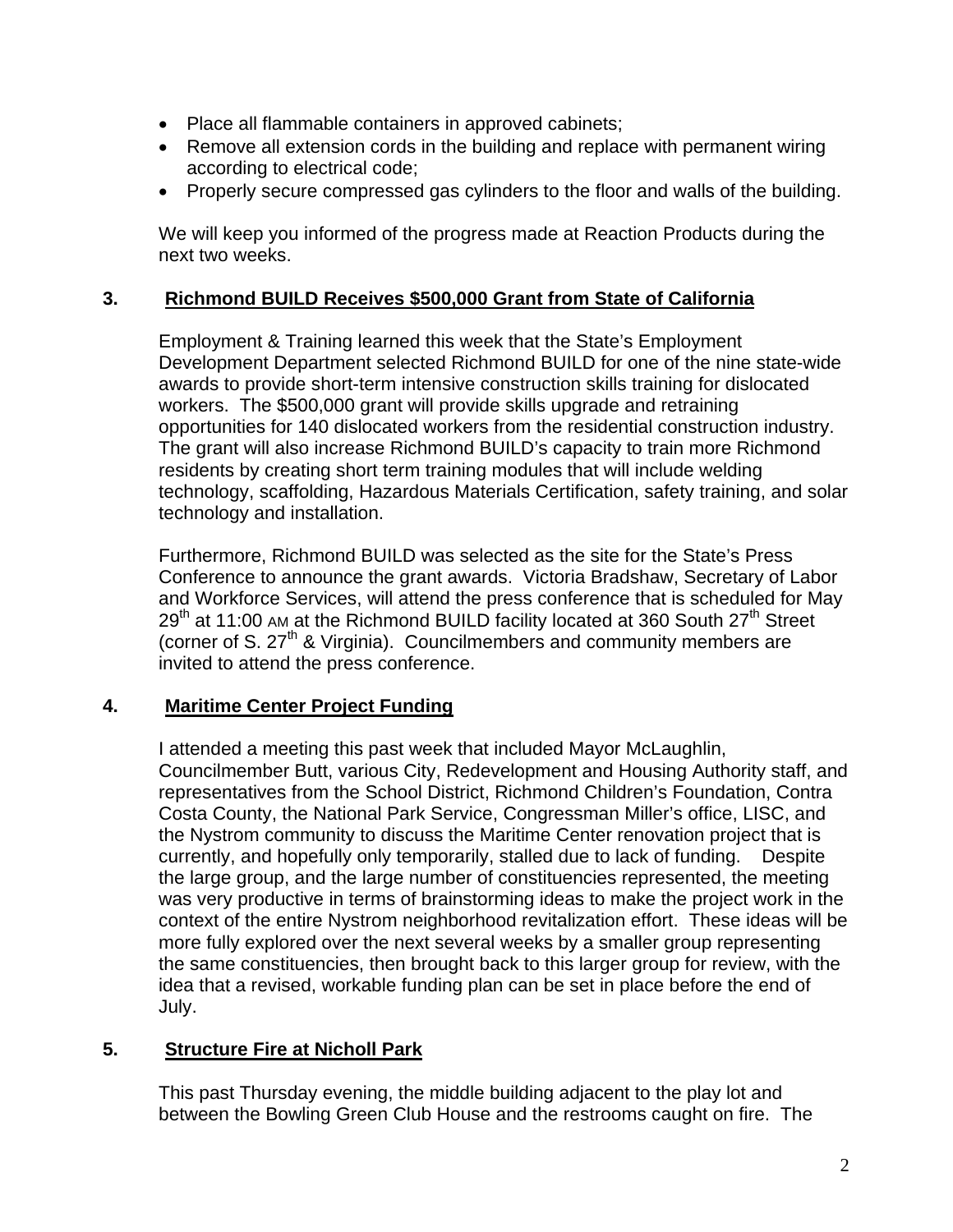Fire Department responded promptly, with Chief Banks on hand to provide direction. Despite these efforts, the building is now badly damaged and may need to be removed. Some old sports equipment had been stored there, but, otherwise the building had not been used. Public Works crews are boarding it up so that it is temporarily secure.

## **6. Recreation Department Highlights**

The following are highlights of activities taking place in the Recreation Department:

- o Over 200 participants attended the annual **Recreation Information Day**. After receiving information in the Social Hall, families enjoyed various fun outdoor activities facilitated by Recreation Staff in Nicholl Park.
- o **The Recreation Department** sponsored 7 qualifiers from the citywide MLB Pitch, Hit, and Run Competition to compete in the Regional Finals in Cotati. Three of the 7 qualifiers brought back medals for  $1<sup>st</sup>$ ,  $2<sup>nd</sup>$  and  $3<sup>rd</sup>$  place. The Recreation Department first place winner now has a chance to compete at AT&T Park in June for a chance to move onto New York for the finals.
- o **The Recreation Department** youth**,** in collaboration with Johnny Holmes and the Richmond Half Steppers, attended the Citywide Hershey track meet at Kennedy High School. The regional finals will be held in San Jose in June.
- o **The Recreation Department** is currently preparing, fundraising and marketing for the upcoming US Youth Games in Oakland. Several coaches have been chosen and tryouts are being held. During the Coordinators' weekly meeting, several members from other states were inquiring about the TEAM RICHMOND t-shirt and loved the logo.
- o **The Recreation Department** participated in the Open House at Peres Elementary School. An informational table was set up for parents and teachers with a display board showcasing the Department's work with the students through the community centers and programs.
- o **The Recreation Department** held its annual Senior Information Day on Tuesday, May 20<sup>th</sup> at the Richmond Recreation Complex. Over 300 attendees were present. Eighty vendors representing various agencies and services participated in the event making the day a huge success.

# **7. City Completes Restructuring of Variable Rate Debt**

As previously reported over the past several months, the City's variable rate debt obligations have been experiencing weekly interest rates as high as 10%, due to credit rating downgrades of the bond insurers. This past week, the City's Bond Finance Team completed the restructuring of the Redevelopment Agency (RDA)